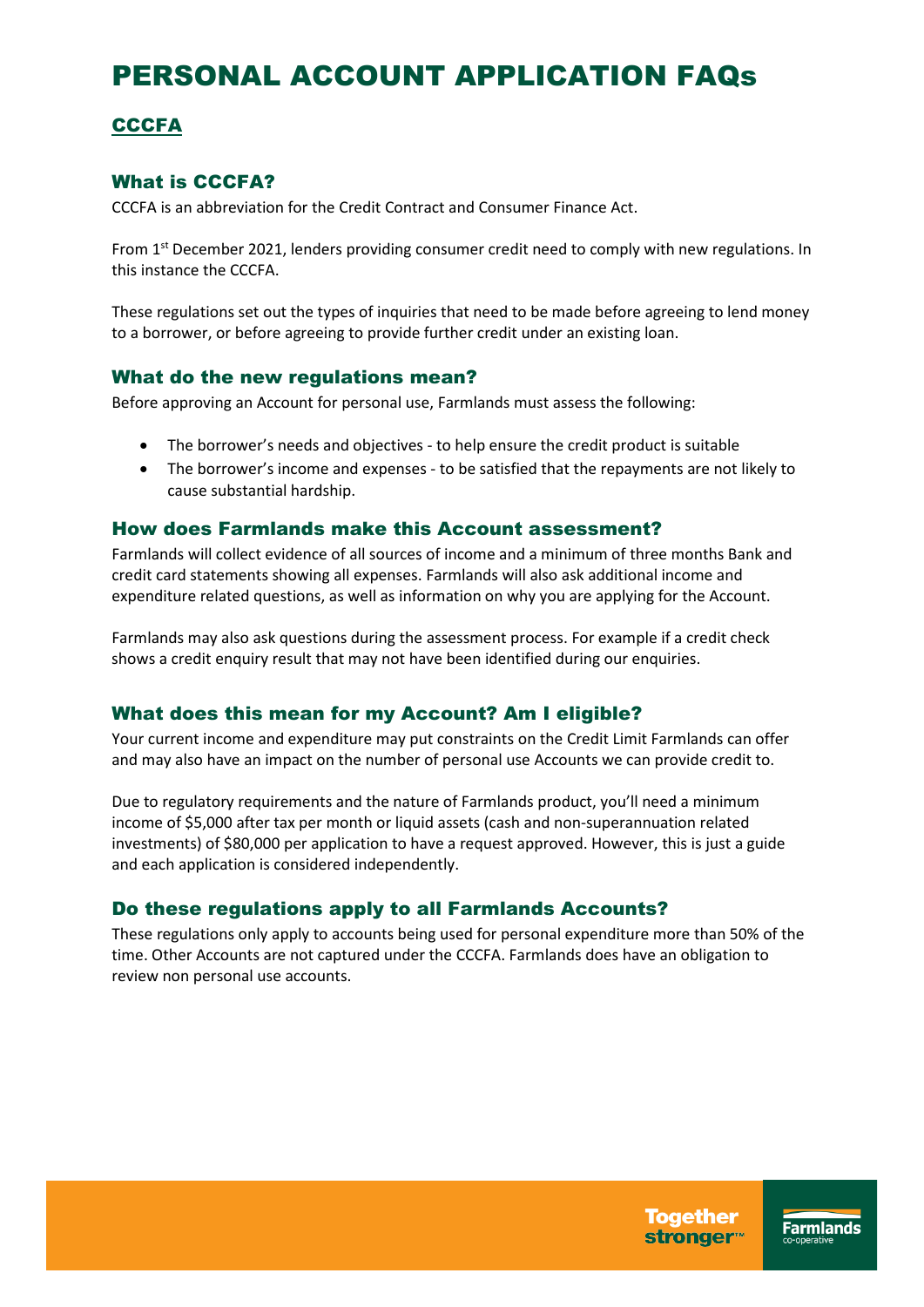# Why do I have to follow the CCCFA for a Farmlands Account?

A Farmlands Account is considered a lending product under the CCCFA. This applies to all borrowers who use their account for personal expenditure more than 50% of the time.

# If I do not meet the requirements of the CCCFA, how can I get a Farmlands Account?

Farmlands will not be able to offer you an Account, if you don't meet the needs of the CCCFA.

## Why does Farmlands need my Bank Statements?

As part of the change to the CCCFA, applicants are required to provide bank statement data as part of the loan evaluation process. Lenders must also assess if providing the Account will cause substantial financial hardship.

The Commerce Commission has more information on this law [here.](https://comcom.govt.nz/consumers/dealing-with-typical-situations/borrowing-money-and-buying-on-credit/what-you-can-expect-from-your-lender)

### Why are Bank Statements important?

Some of the things your bank statements will show are your income, that you are regularly paid wages, other loan repayments and your expenses. It is also a legal requirement under the CCCFA.

These factors help determine that you can afford to pay back the Account each month.

**Together** stronger™

**Farmlands**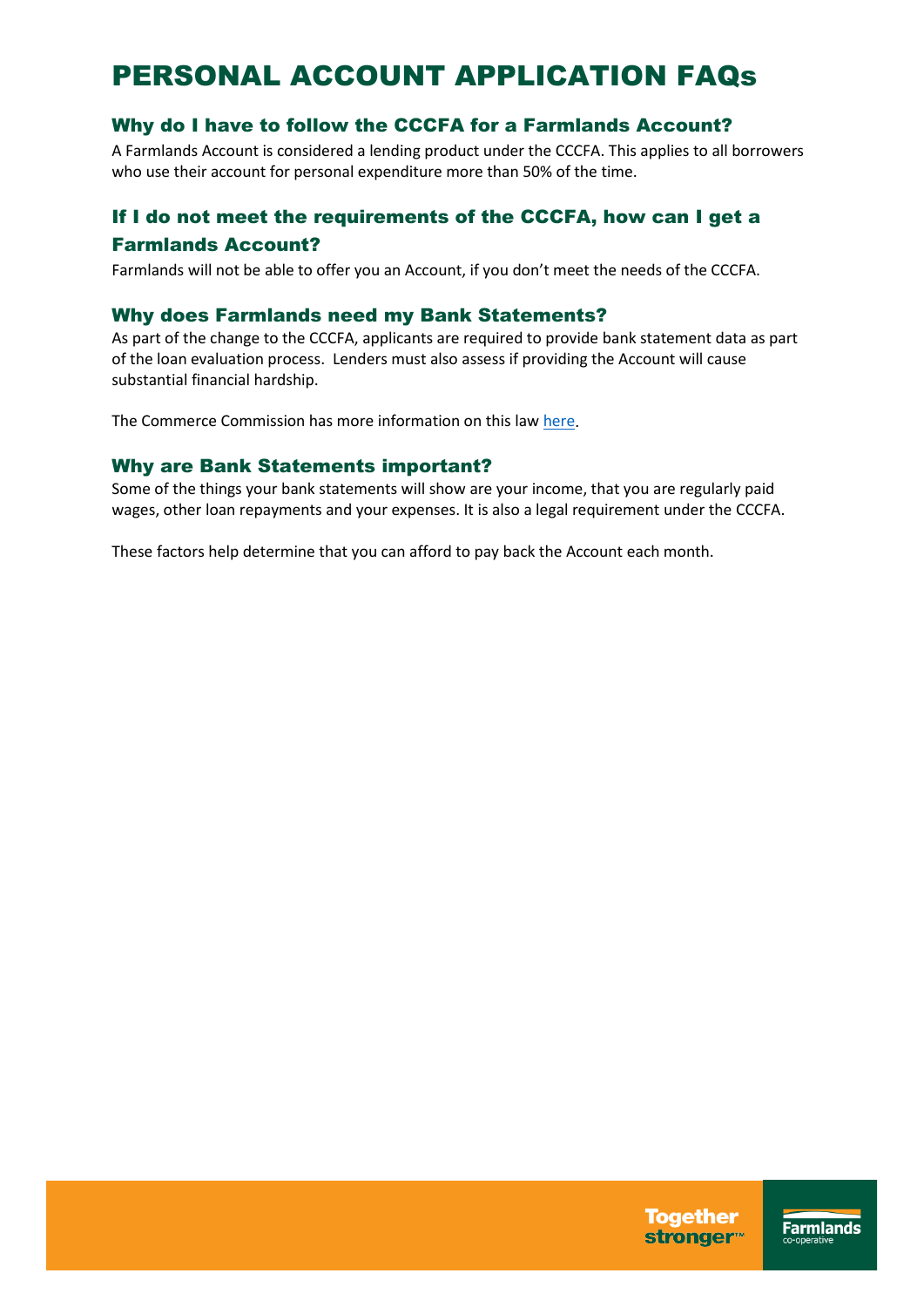### illion

### Why does Farmlands use illion's service for bank statements?

Under the CCCFA, Farmlands has an obligation to asses your income and expenditure and categorising your expenses. The illion service identifies income and expenses and produces a report summarising this information. Farmlands then uses this information to conduct a Credit Assessment. This technology reduces the processing time for requests.

Without illion, Farmlands would need to manually identify and categorise the information from your bank statement, significantly increasing the amount of time it takes to assess your application.

#### How much does it cost?

illion is a free service.

#### What security measures are in place?

All data sent to illion's server is encrypted with 256-bit encryption, secured by 2048-bit keys. This is the same level of encryption that banks use.

#### How can you prevent people from hacking my data?

Illion's service is independently audited at least annually to ensure security.

#### How many months of statements are required?

3 months' worth of bank and credit card statements, showing all income and expenses are required. If income and expenses are across more than one account, we will need 3 months' statements for each bank account that expenses are paid from or income is paid into.

#### Is this it or will more information be required?

Under the CCCFA, Farmlands has an obligation to review the information and make further enquiries in the event of any discrepancies.

#### Do you store my account information?

Your credentials are never stored. After the data has been provided, all personally identifiable information is securely removed from illion's system.

# What happens if I have a joint account with my spouse or partner and they are not applying for the loan? Will you see this information?

Just like PDF statements, joint accounts will show information for both account holders. If required, we will make a determination with you about wages or expenses that apply to you and that of your partner.

# I am self-employed or just started employment so I do not have income verification?

We still require statements and credit card statements outlining all expenses. The Farmlands credit team will be in touch to discuss your situation further with regards to income confirmation.

> **Together Farmlands** stronger™